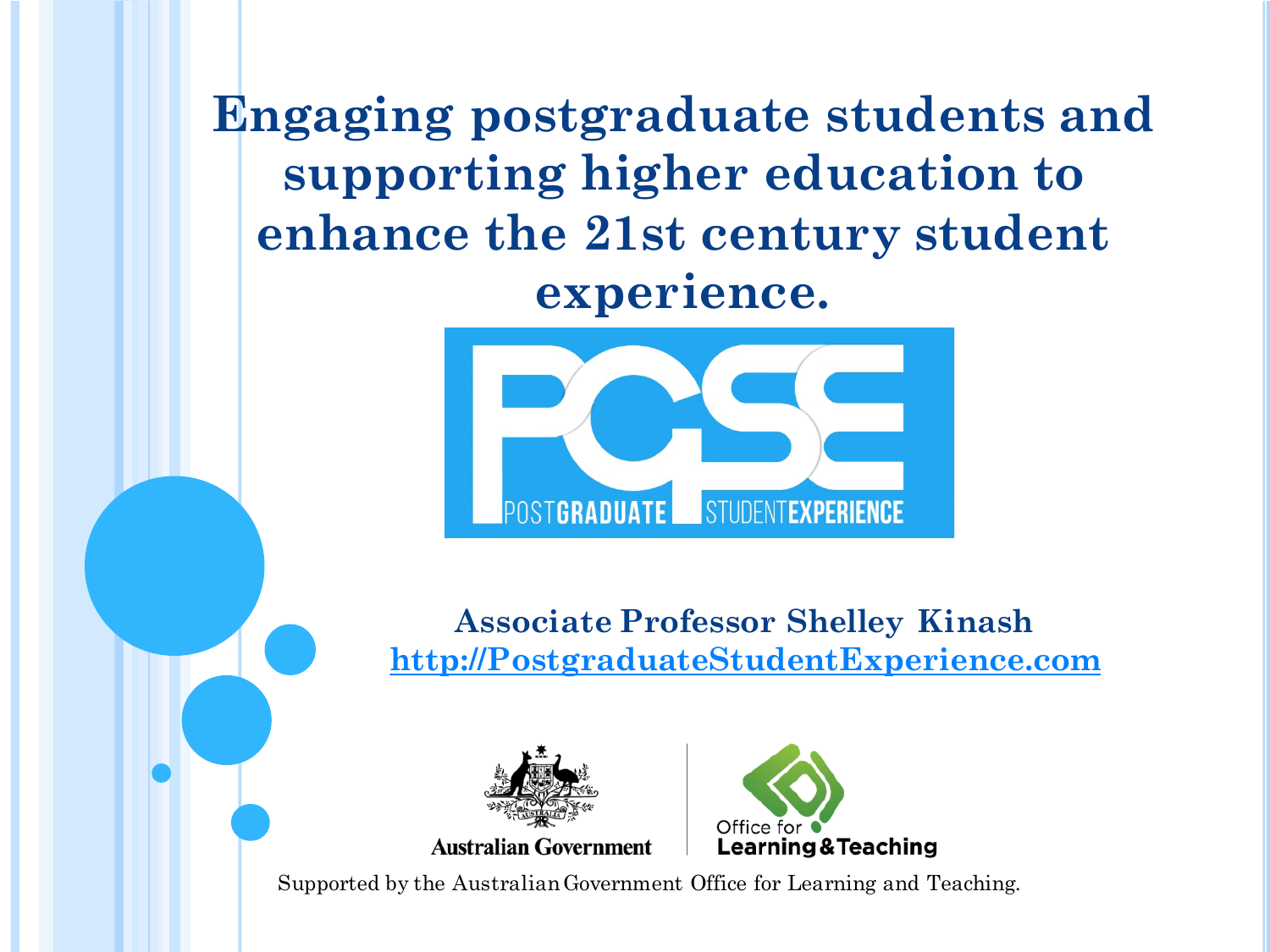#### **Team Members & Institutional Partners**

¢ Associate Professor Shelley Kinash (Project Co-Leader)

- ¢ Associate Professor Linda Crane (Project Co-Leader)
	- ¢ Ms Madelaine-Marie Judd (Project Manager)
	- ¢ Associate Professor Gary Hamlin (Team member)
	- ¢ Associate Professor Bill Eckersley (Team member)
		- ¢ Dr Sarah Richardson (Team member)
		- ¢ Professor Helen Partridge (Team member)
			- ¢ Mr Harry Rolf (Team member)
			- ¢ Professor Ken Udas (Team member)
			- ¢ Professor Sally Kift (Critical Friend)
		- ¢ Ms Laura McGillivray (Research Assistant)
			- ¢ Mr Zachary Telfer (Research Assistant)

ACE







Postgraduate Associations Incorporated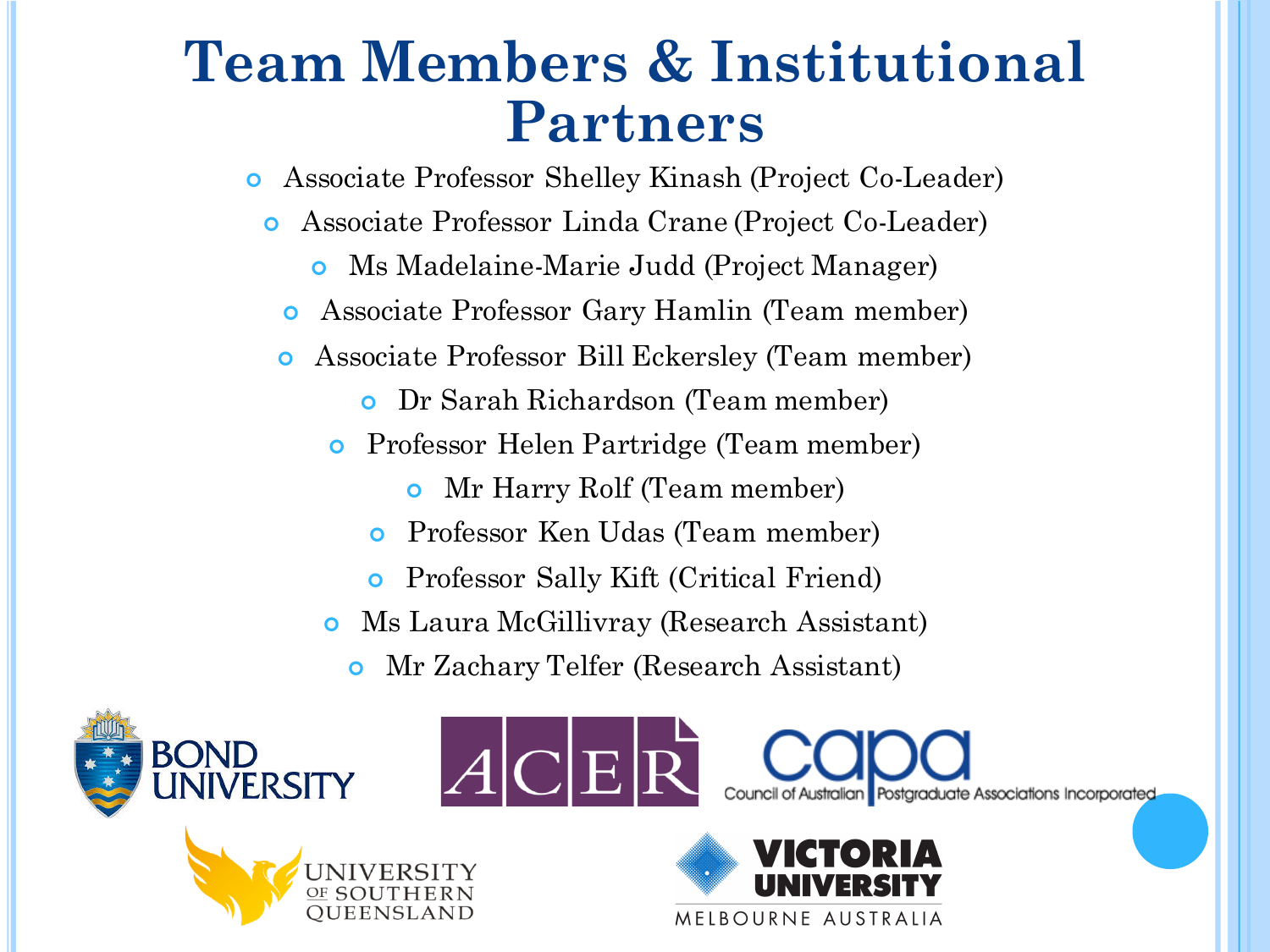**What are the strengths, limitations and strategies across the Australian postgraduate experience?** 

¢ Course-based

¢ Research



Image from: http://www.qub.ac.uk/sites/media/Media,354275,en-700x231.JPG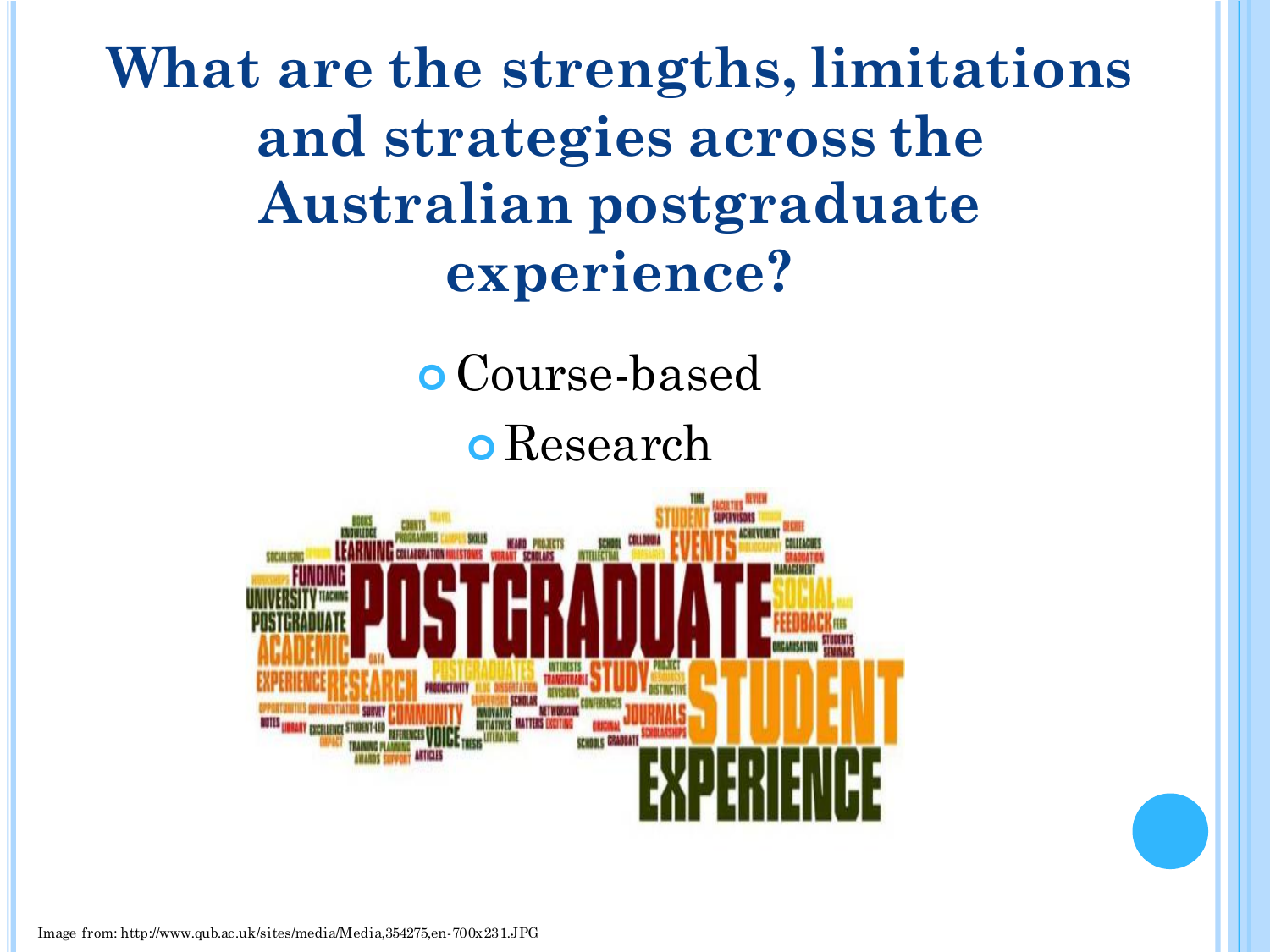## **Research Approach**

1. Secondary Analysis 2. Engagement Breakfasts (8 States/Territories) 3. Interviews and Focus Groups

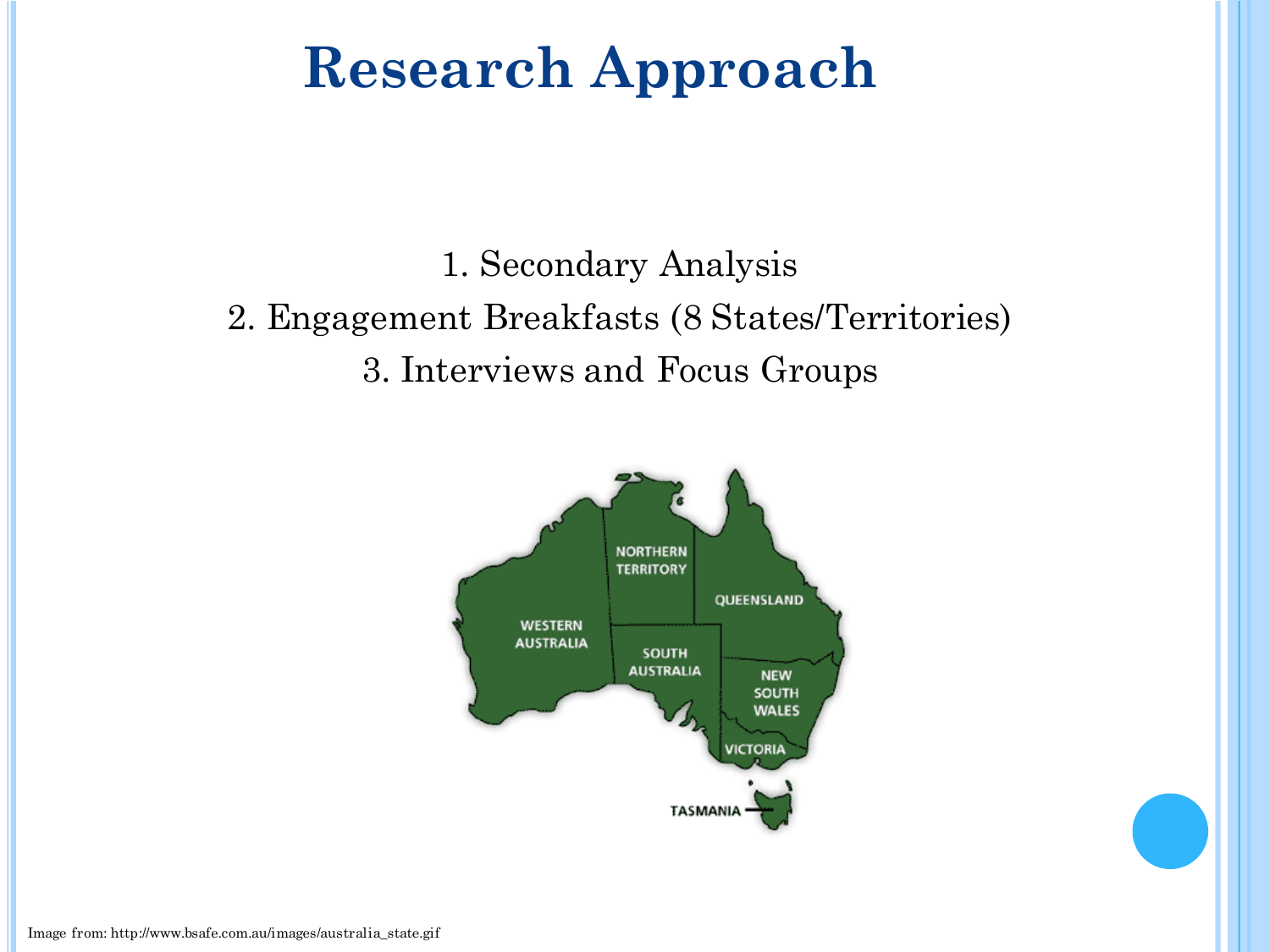### **What does the term postgraduate student experience mean to you?**

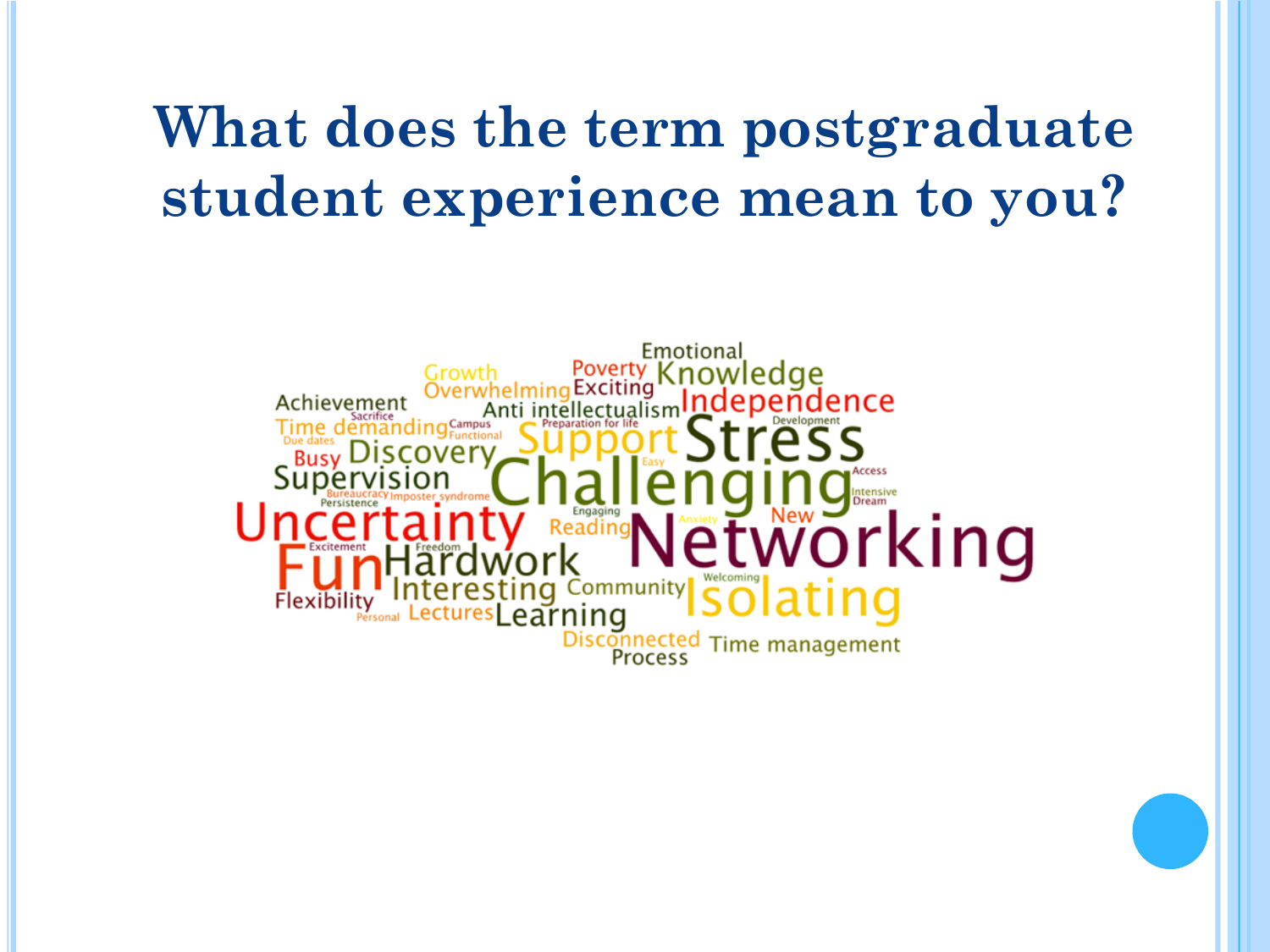## **Engagements with postgraduate students and staff**

|                   | <b>ACT</b>     | <b>NSW</b>       | <b>NT</b> | <b>QLD</b>     | <b>SA</b>      | <b>TAS</b>     | <b>VIC</b>     | <b>WA</b>      | <b>Total</b>    |
|-------------------|----------------|------------------|-----------|----------------|----------------|----------------|----------------|----------------|-----------------|
| <b>Breakfasts</b> |                |                  |           |                |                |                |                |                |                 |
|                   | 26             |                  |           | 67             | 26             | 32             | 30             | 34             | 215             |
| Interviews        | $\overline{5}$ | 9                | 6         | $\overline{4}$ | 6              | $\overline{5}$ | 6              | $\overline{5}$ | 46              |
|                   | $\overline{5}$ | $\boldsymbol{4}$ | 6         | $\overline{2}$ | $\overline{5}$ | $\bf{3}$       | $\overline{5}$ | $\bf{3}$       | 33              |
| Focus             |                |                  |           | 3              |                |                |                |                | $3\overline{3}$ |
| Groups            |                | <b>10</b>        | 16        | 29             |                | $\overline{2}$ |                | $\overline{2}$ | 59              |
| <b>Totals</b>     | $\overline{5}$ | 9                | 6         | 7              | 6              | $\overline{5}$ | 6              | $\overline{5}$ | 49              |
|                   | 31             | 14               | 22        | 98             | 31             | 37             | 35             | 39             | 307             |

 $n =$  number of staff

**n = number of students**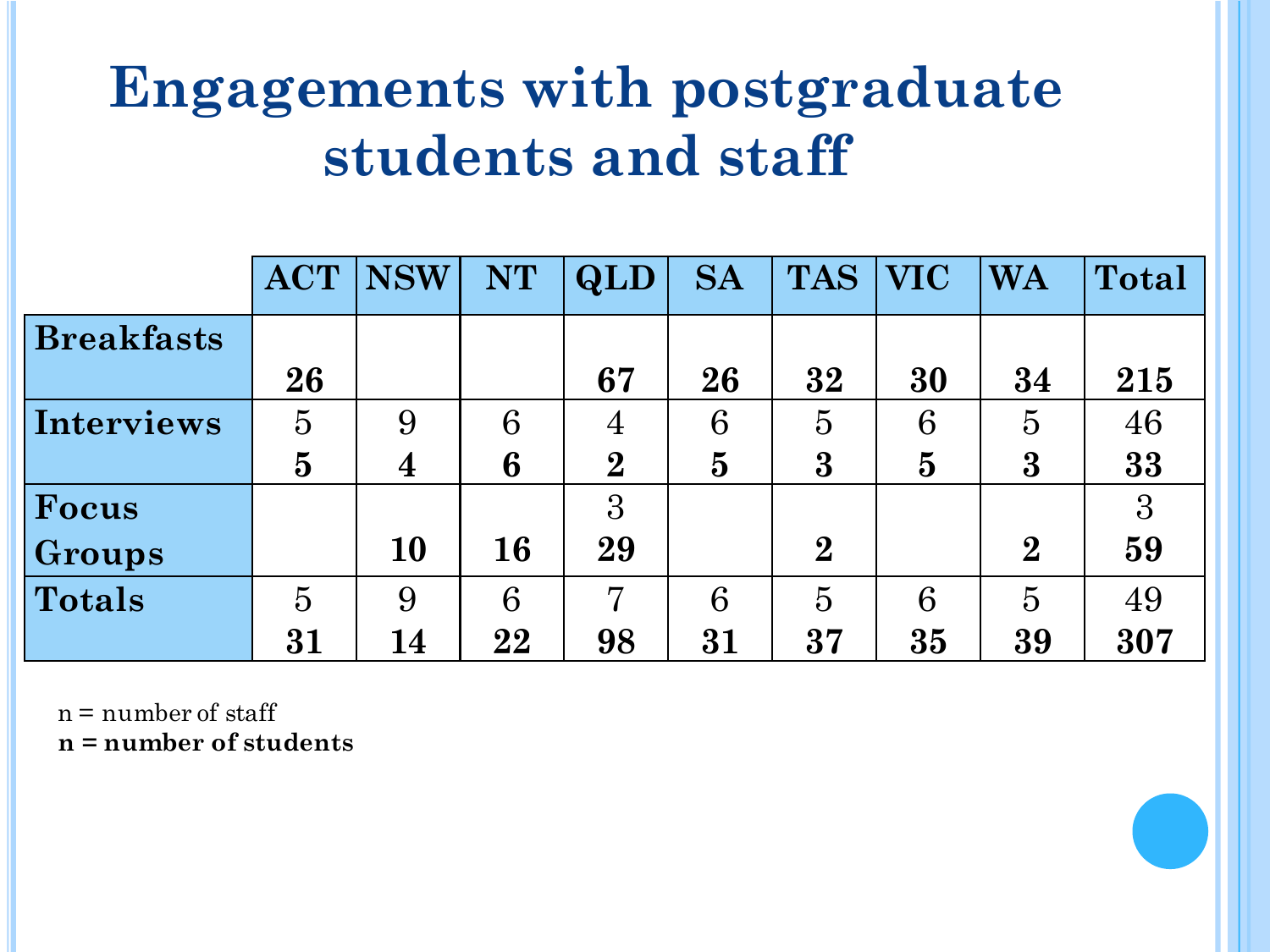# **Emerging Themes**

- a. Diversity of students and experience
- b. Need to support first-year experience
- c. Dichotomous emotive experience (Stress & Exhilaration)
- d. Frustration with being treated as second-tier
- e. Desire for consistency within and between universities
- f. Need to make simple matters simple
- g. Employability (within and beyond universities)